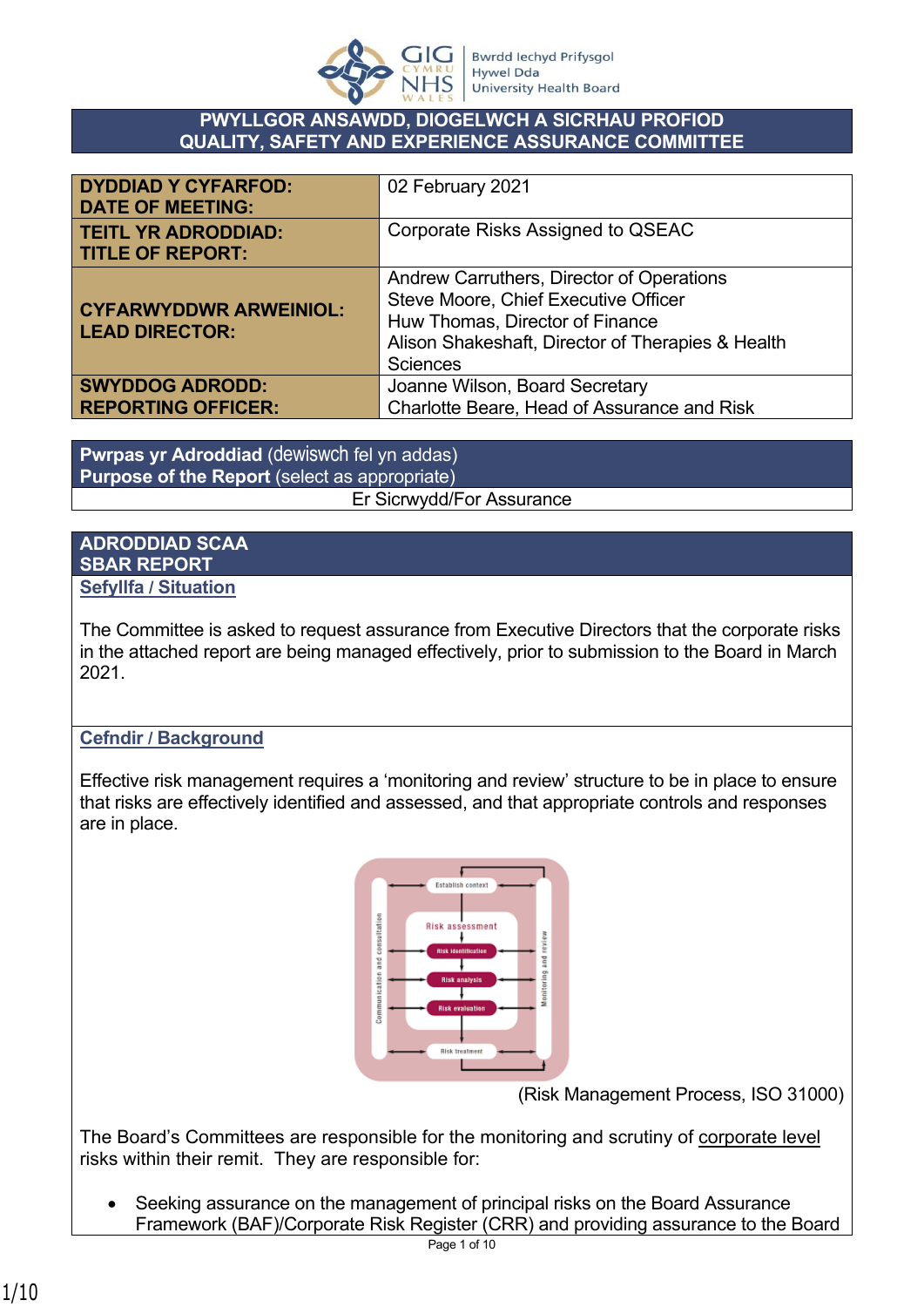that risks are being managed effectively and report areas of significant concern, for example, where risk appetite is exceeded, lack of action, etc.

- Reviewing principal and operational risks over tolerance and, where appropriate, recommend the 'acceptance' of risks that cannot be brought within HDdUHB's risk appetite/tolerance to the Board.
- Provide annual reports to Audit & Risk Assurance Committee (ARAC) on the effectiveness of the risk management process and management of risks within its remit.
- Identity through discussions any new/emerging risks & ensure these are assessed by management.
- Signpost any risks outside of its remit to the appropriate UHB Committee.
- Use risk registers to inform meeting agendas.

These risks have been identified by individual Directors via a top down and bottom up approach and are either:

- Associated with the delivery of the Health Board objectives; or
- Significant operational risks escalated that are of significant concern and need corporate oversight and management.

Each risk on the CRR has been mapped to a Board level Committee to ensure that risks on the CRR are being managed appropriately, taking into account the gaps, planned actions and agreed tolerances, and to provide assurance to the Board through their update report on the management of these risks.

The Board has delegated a proportion of its role of scrutiny of assurances to its Committees to make the most appropriate and efficient use of expertise. Therefore, Committees should also ensure that assurance reports relevant to the principal risks are received and scrutinised, and an assessment made as to the level of assurance it provides, taking into account the validity and reliability i.e. source, timeliness, methodology behind its generation and its compatibility with other assurances. This will enable the Board to place greater reliance on assurances, if they are confident that they have been robustly scrutinised by one of its Committees; and provide them with greater confidence about the likely achievement of strategic objectives, as well as providing a sound basis for decision-making. It is the role of Committees to challenge where assurances in respect of any component are missing or inadequate. Any gaps should be escalated to the Board.

The process for risk reporting and monitoring within the UHB is outlined at Appendix 1.

# **Asesiad / Assessment**

The QSEAC Terms of Reference reflect the Committee's role in providing assurance to the Board that principal risks are being managed effectively by the risk owners (Executive Leads).

The Terms of Reference state that:

5.2 Seek assurance on the management of principal risks within the Board Assurance Framework (BAF) and Corporate Risk Register (CRR) allocated to the Committee and provide assurance to the Board that risks are being managed effectively and report any areas of significant concern e.g. where risk tolerance is exceeded, lack of timely action.

There are 12 risks currently aligned to QSEAC (out of the 26 that are currently on the CRR) as the potential impacts of the risks relate to the safety of patients, quality of services and patient outcomes. A summary of corporate risks can be found at Appendix 2.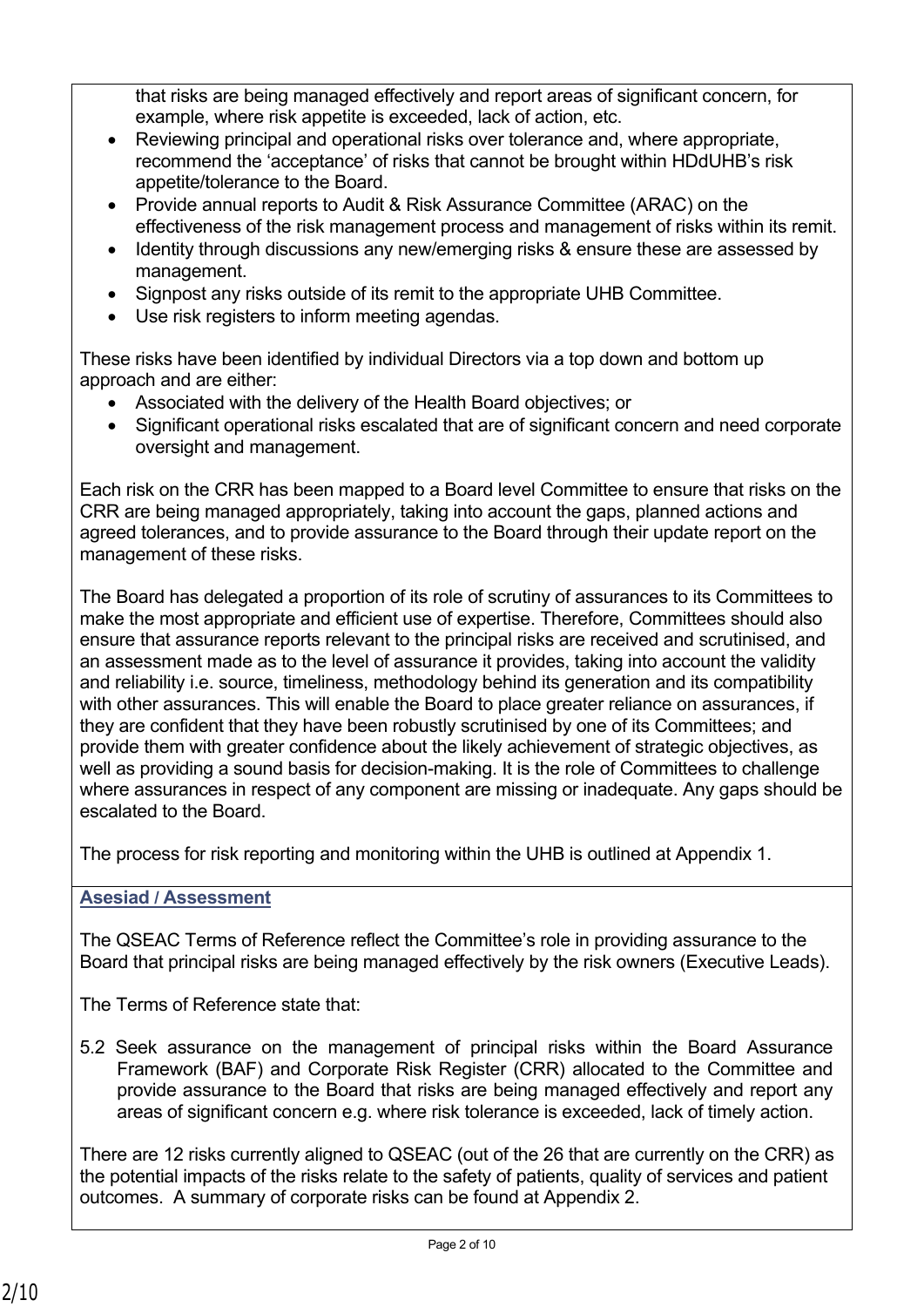Each of these risks have been entered onto a 'risk on a page' template which includes information relating to the strategic objective, controls, assurances, performance indicators and action plans to address any gaps in controls and assurances. These can be found at Appendix 3.

On 25<sup>th</sup> September 2020, the Board approved its refreshed strategic objectives which set out the long term aims of the organisation, along with specific and measurable planning objectives for delivery over the next 3 years. Following approval, principal risks to the achievement of these objectives will need to be identified which may result in changes to the risks that are aligned to Board level Committees.

Changes since the previous report to QSEAC (October 2020):

The Committee is asked to seek assurance from risk owners (Executive Directors) that each risk is being managed effectively and will be brought within the UHB tolerance.

Below is a summary of changes since the previous report to QSEAC:

| 12 |            |
|----|------------|
|    | See note 1 |
|    | See note 2 |
| 2  | See note 3 |
| 2  | See note 3 |
|    | See note 4 |
|    |            |

# *Note 1 – New Risks*

Since the previous report, two new risks have been added to the CRR and aligned to QSEAC.

| <b>Risk Reference and</b>                                                                                                                                                    | <b>Executive</b>                                         | New/                           | <b>Date</b> | <b>Reason</b>                                                                                                                                                                                                                                                                                                                                                                                                                                                       |
|------------------------------------------------------------------------------------------------------------------------------------------------------------------------------|----------------------------------------------------------|--------------------------------|-------------|---------------------------------------------------------------------------------------------------------------------------------------------------------------------------------------------------------------------------------------------------------------------------------------------------------------------------------------------------------------------------------------------------------------------------------------------------------------------|
| <b>Title</b><br>1017 - Delivery of<br>Q3/4 Operating Plan<br>- Test, Trace and<br><b>Protect Programme</b><br>being able to quickly<br>identify & contain<br>local outbreaks | Lead<br>Director of<br><b>Operations</b>                 | <b>Escalated</b><br><b>New</b> | 11/11/20    | This risk was added to the<br>CRR to reflect issues with the<br>TTP (Test, Trace and Protect)<br>Programme. Risk reviewed<br>25/01/21, whilst performance<br>has improved, risk score<br>remains the same as<br>problems could recur.                                                                                                                                                                                                                               |
| 1032 - Delivery of<br>Q3/4 Operating Plan<br>- Timely access to<br>assessment and<br>diagnosis for Mental<br><b>Health and Learning</b><br><b>Disabilities clients</b>       | Director of<br><b>Therapies</b><br>and Health<br>Science | <b>New</b>                     | 17/12/20    | This risk was added following<br>the submission of the Quarter<br>3/4 Operating Plan and<br>reflects the risk of lengthening<br>waiting times for Autism<br>Spectrum Disorder (ASD),<br>memory clinics and<br>psychology services. This is<br>due to the environmental<br>constraints arising from social<br>distancing measures required<br>to undertake face-to-face<br>assessments and patients'<br>reluctance to attend clinics<br>due to the risk of COVID-19. |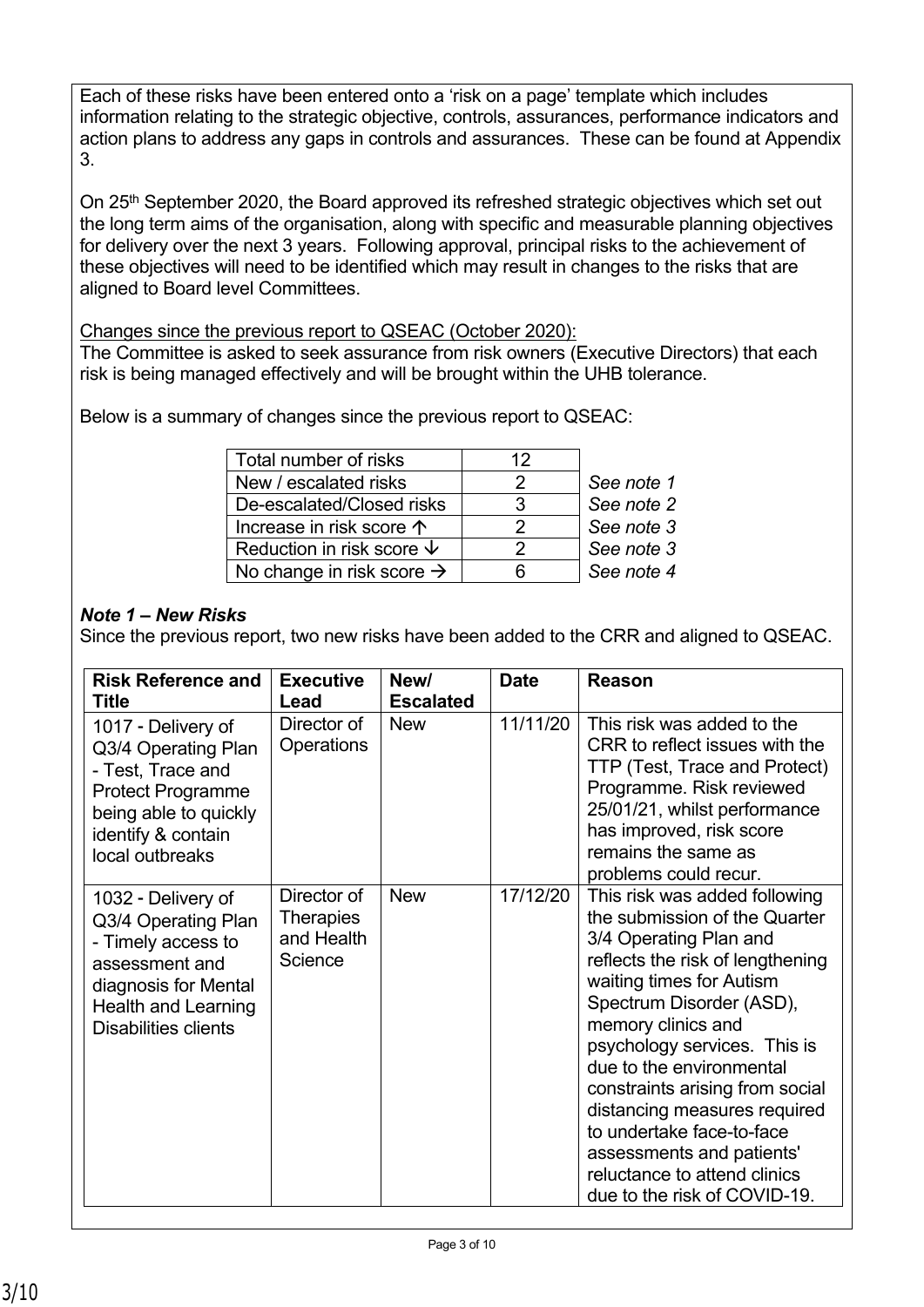### *Note 2 – Closed/De-escalated Risks*

Since the previous report, four corporate risks aligned to this Committee have been closed or de-escalated.

| <b>Risk Ref &amp; Title</b>                                                                                                                                    | <b>Exec Lead</b>                                         | Closed/<br>De-<br>escalated | <b>Date</b> | <b>Reason</b>                                                                                                                                                                                                                                                                                            |
|----------------------------------------------------------------------------------------------------------------------------------------------------------------|----------------------------------------------------------|-----------------------------|-------------|----------------------------------------------------------------------------------------------------------------------------------------------------------------------------------------------------------------------------------------------------------------------------------------------------------|
| 91 - Insufficient<br>number of<br><b>Consultant Cellular</b><br>Pathologists to meet<br>14 day timescale set<br>out in the new Single<br><b>Cancer Pathway</b> | Director of<br>Operations                                | De-<br>escalated            | 11/11/20    | The Executive Team agreed<br>to de-escalate this risk to<br>Directorate level as this is only<br>one of the factors that make<br>delivering the Single Cancer<br>Pathway challenging,<br>notwithstanding COVID-19.                                                                                       |
| 733 - Failure to meet<br>its statutory duties<br>under Additional<br>Learning Needs and<br><b>Education Tribunal</b><br>Act (Wales) 2018 by<br>Sept 2021       | Director of<br><b>Therapies</b><br>and Health<br>Science | De-<br>escalated            | 07/10/20    | This risk was de-escalated as<br>the Executive Team agreed<br>this was not a current priority<br>for the Health Board whilst it is<br>prioritising its response to<br>COVID-19 and restarting<br>essential services.                                                                                     |
| 810 - Poor quality of<br>care within the<br>unscheduled care<br>pathway                                                                                        | Director of<br>Operations                                | Closed                      | 11/11/20    | The Executive Team agreed<br>to close this risk as the risk of<br>delivering unscheduled care<br>needs to be assessed as part<br>of the wider service/system<br>risk(s) to delivering the Q3/Q4<br>Plan (new risk 1027 aligned to<br>People, Planning and<br>Performance Assurance<br>Committee (PPPAC)) |

#### *Note 3 - Increase/Decrease in Current Risk Score*

Since the previous report to QSEAC in October 2020, there have been the following changes to current risk scores.

| <b>Risk Reference &amp; Title</b>                                                              | <b>Previous</b><br><b>Risk</b><br><b>Score</b><br>(Oct-20)<br>(LxI) | <b>Risk</b><br><b>Score</b><br>Feb-21<br>(Lx) | Date of<br>review | <b>Update</b>                                                                                                                                                                                                                                                          |
|------------------------------------------------------------------------------------------------|---------------------------------------------------------------------|-----------------------------------------------|-------------------|------------------------------------------------------------------------------------------------------------------------------------------------------------------------------------------------------------------------------------------------------------------------|
| Risk 684 - Lack of<br>agreed replacement<br>programme for<br>radiology equipment<br>across UHB | $4x4=16$                                                            | $5x4=20$<br>个                                 | 08/01/21          | The risk has increased since<br>the previous report as the<br>service is unable to increase<br>its current service provision to<br>other Directorates due to<br>limitations on current<br>equipment. COVID-19 has<br>delayed the commissioning of<br>agreed equipment. |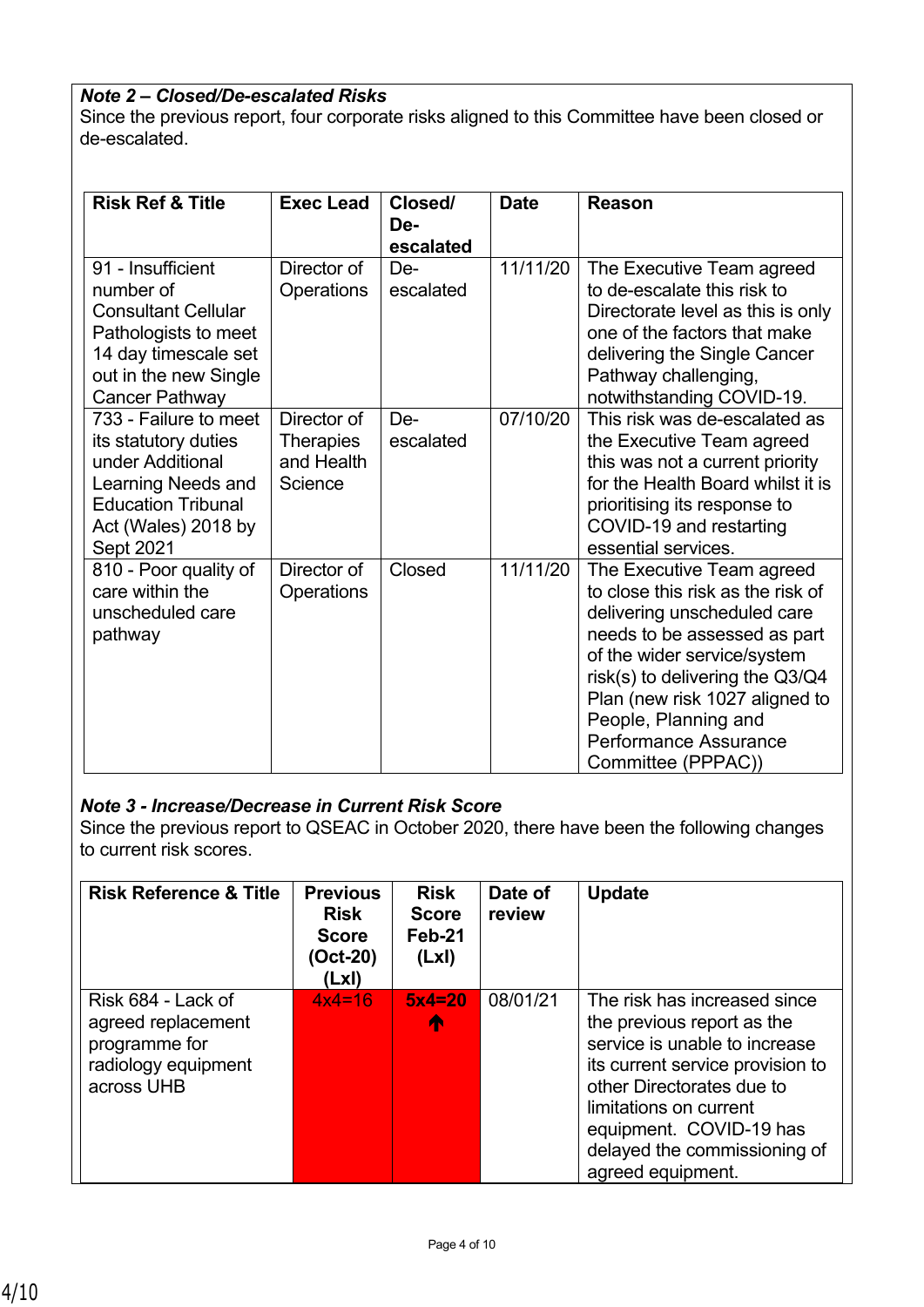| 855 - Risk that UHB's<br>normal business will not<br>be given sufficient focus         | $3x4=12$ | $4x4=16$<br>⋒ | 14/01/21 | This risk has increased,<br>reflecting a winter surge in<br>COVID-19 demand, which<br>currently significantly exceeds<br>the peak seen in spring 2020,<br>coinciding with usual winter<br>pressures and the rapid roll<br>out of a Mass Vaccination<br>Programme. All but essential<br>services have been<br>suspended with staff<br>redeployed and only the most<br>urgent surgery is being<br>undertaken on a case by case<br>basis.                                                                                                                                                                                                                                                                                                                                                                                                                                                                                                                                                                                                                                                                                                                           |
|----------------------------------------------------------------------------------------|----------|---------------|----------|------------------------------------------------------------------------------------------------------------------------------------------------------------------------------------------------------------------------------------------------------------------------------------------------------------------------------------------------------------------------------------------------------------------------------------------------------------------------------------------------------------------------------------------------------------------------------------------------------------------------------------------------------------------------------------------------------------------------------------------------------------------------------------------------------------------------------------------------------------------------------------------------------------------------------------------------------------------------------------------------------------------------------------------------------------------------------------------------------------------------------------------------------------------|
| Risk 628 - Fragility of<br>therapy provision<br>across acute and<br>community services | $4x4=16$ | $3x4=12$<br>W | 11/01/21 | This risk has been reduced<br>since the previous meeting in<br>recognition of the additional<br>resourcing in some areas such<br>as major trauma, nutrition,<br>rehabilitation, lymphoedema,<br>dementia, Musculoskeletal<br>(MSK). However, therapy<br>provision across acute,<br>community and primary care<br>continues to be challenging<br>due to historical under-<br>resourcing, exacerbated by<br>recurrent savings targets,<br>vacancies and<br>recruitment/retention issues<br>from national shortages.<br>Whilst COVID-19 has added<br>additional challenges, it has<br>enabled the roll out at scale of<br>digital and virtual solutions.<br>Across therapy services,<br>current demand is largely<br>being met for new patient<br>referrals, with the exception of<br>clinical areas where physical<br>delivery of hands on treatment<br>is impacted by the demands of<br>physical distancing and<br>Infection prevention and<br>control requirements. Further<br>work is underway to<br>understand the potential<br>additional demand for<br>rehabilitation for those directly<br>affected by the pandemic or<br>indirectly by the interruption of |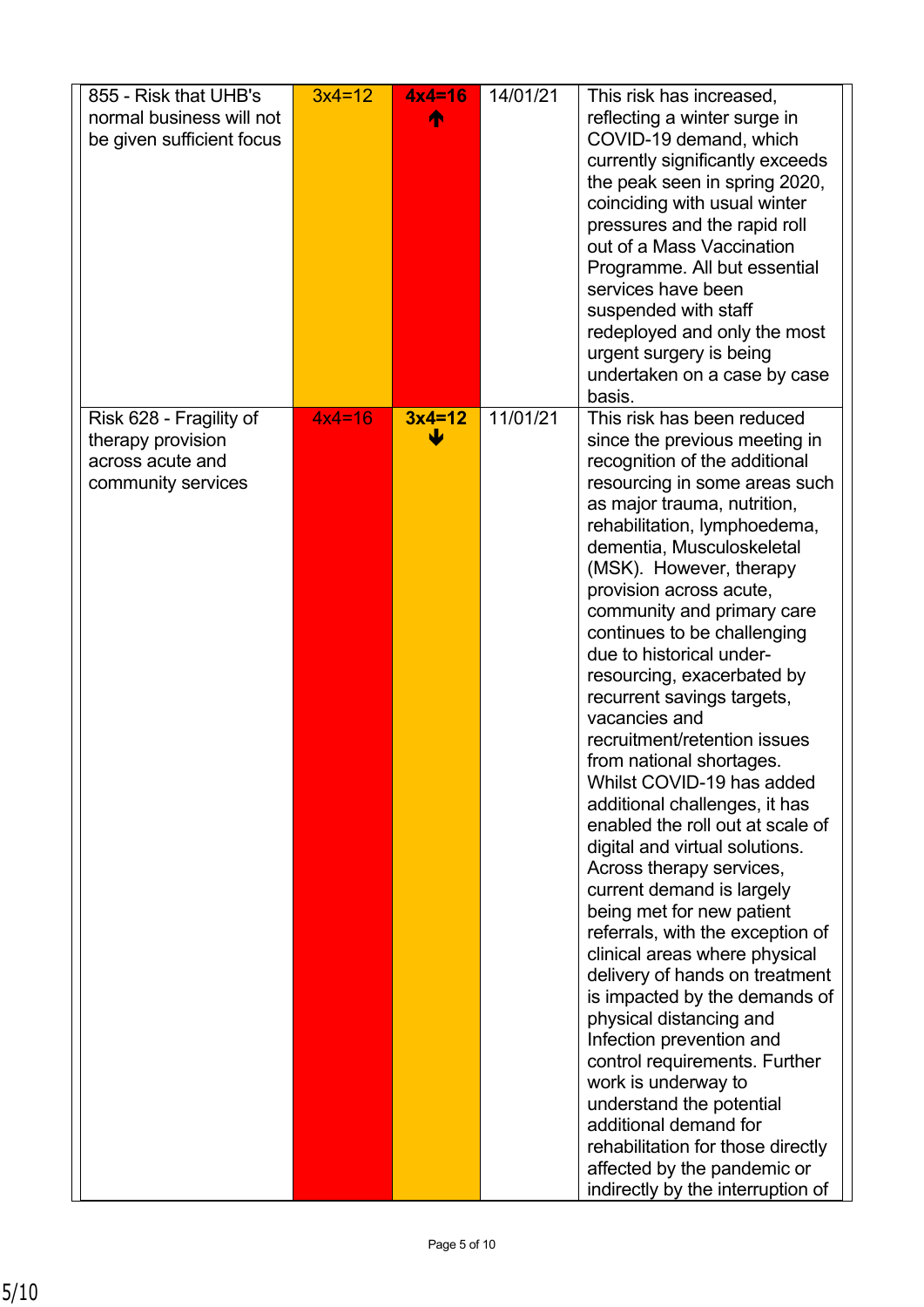| provision.<br>21/01/21<br>Risk 635 - No deal<br>$3x4=12$<br>$3x2=6$<br>While the transition period for<br>the UK's departure from the<br><b>Brexit affecting</b><br>European Union ended on 31 <sup>st</sup><br>continuity of patient care<br>December 2020, the impact of<br>continuing issues are likely to<br>be sporadic and not<br>systematic, therefore justifying<br>a reduction in the level of risk.                                                                                                                                                                                                                                                                                                                                                        |  |
|----------------------------------------------------------------------------------------------------------------------------------------------------------------------------------------------------------------------------------------------------------------------------------------------------------------------------------------------------------------------------------------------------------------------------------------------------------------------------------------------------------------------------------------------------------------------------------------------------------------------------------------------------------------------------------------------------------------------------------------------------------------------|--|
| Ongoing trade negotiations<br>have been finalised, however<br>the agreed deal does not offer<br>comprehensive coverage,<br>which could lead to delays in<br>the supply chain particularly in<br>areas such as clinical<br>consumables, components<br>and medicines. There are also<br>issues relating to the settled<br>status scheme which may<br>affect the ability of the Health<br>Board to recruit and retain<br>staff in the lead up to the 30 <sup>th</sup><br>June 2021 deadline for that<br>scheme. The transition from<br>European Health entitlements<br>to the Global Health<br>Reciprocal Agreements which<br>are being negotiated by the<br>UK Government may also<br>affect the recovery of costs<br>relating to certain patients<br>visiting the UK. |  |

# *Note 4 - No change in risk score*

There have been no changes in the following risk scores since they were reported to the previous meeting.

| <b>Risk Reference &amp; Title</b>                                                                                                                           | <b>Previous</b><br><b>Risk</b><br><b>Score</b><br>(Oct-20) | <b>Risk</b><br><b>Score</b><br>Feb-21 | Date of<br><b>Review</b> | <b>Update</b>                                                                                                                                                                                                                                                      |
|-------------------------------------------------------------------------------------------------------------------------------------------------------------|------------------------------------------------------------|---------------------------------------|--------------------------|--------------------------------------------------------------------------------------------------------------------------------------------------------------------------------------------------------------------------------------------------------------------|
| Risk 750 - Lack of<br>substantive middle<br>grade doctors affecting<br><b>Emergency Department</b><br>(ED) in Withybush<br><b>General Hospital</b><br>(WGH) | $4x4=16$                                                   | $4x4=16$                              | 24/12/20                 | Despite improvement through<br>locum staff being secured, the<br>middle grade rota remains<br>under constant review and<br>management as the<br>department are fully reliant on<br>temporary staff.<br>Despite ongoing recruitment,<br>there are 3 posts vacant as |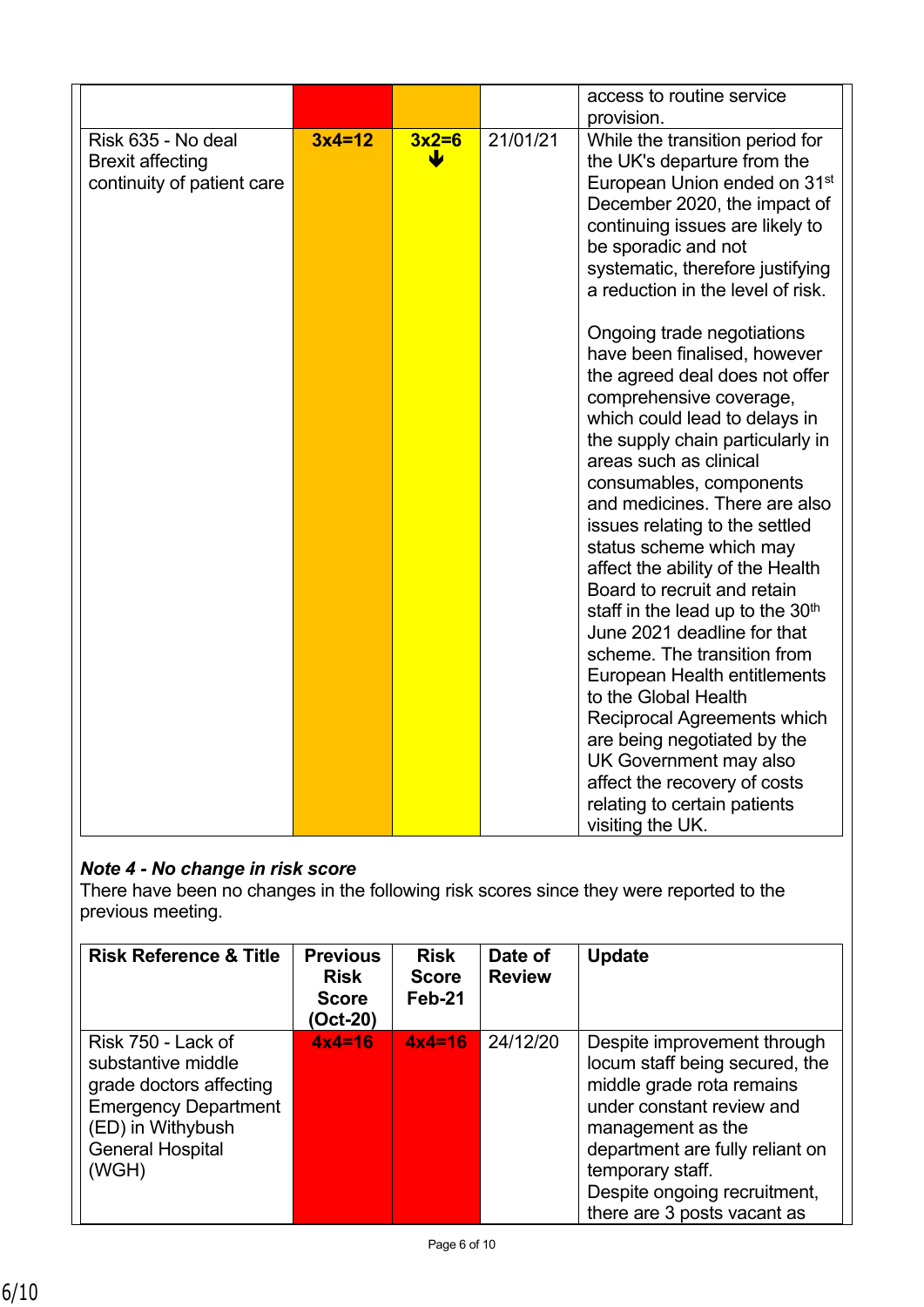|                                                                                                                         |          |          |          | recruited doctors have<br>withdrawn. One new<br>appointment is due to<br>commence in January 2021<br>with some customisation to<br>the NHS programme and<br>therefore will not be able to<br>join the rota immediately. The<br>remaining posts are out to<br>advert, with active interviews<br>being held regularly.                                                                                                                                                                                                                                          |
|-------------------------------------------------------------------------------------------------------------------------|----------|----------|----------|---------------------------------------------------------------------------------------------------------------------------------------------------------------------------------------------------------------------------------------------------------------------------------------------------------------------------------------------------------------------------------------------------------------------------------------------------------------------------------------------------------------------------------------------------------------|
| Risk 129 - Ability to<br>deliver a GP Out of<br>Hours (OOH) Service<br>for Hywel Dda patients                           | $4x3=12$ | $4x3=12$ | 07/12/20 | The COVID-19 pandemic,<br>combined with the temporary<br>overnight service changes,<br>has brought some respite to<br>the service fragility, and this is<br>reflected in the current risk<br>score. Stability in the<br>Carmarthen rota is now being<br>seen however, it coincides<br>with destabilisation within<br>Pembrokeshire. This,<br>combined with any lifting of<br>lock down/infection control<br>related absence or impact on<br>in-hours provision, is highly<br>likely to rapidly result in further<br>deterioration of the current<br>position. |
| Risk 291 - Lack of 24<br>hour access to<br>Thrombectomy services                                                        | $4x3=12$ | $4x3=12$ | 13/01/21 | Mechanical intervention for<br>Stroke is available at North<br>Bristol NHS Trust (NBT) (and<br><b>Walton Centre NHS</b><br><b>Foundation Trust for Bronglais</b><br>Hospital). The service has<br>recently been expanded to a 7<br>day service 8am-8pm, cut off<br>for patient arriving at NBT is<br>6pm. The Health Board still<br>does not have a 24/7 service,<br>and any patients presenting<br>after the cut off point will not<br>be accepted by NBT.                                                                                                   |
| Risk 117 - Delays in<br>transfers to tertiary<br>centres for urgent<br>cardiac investigations,<br>treatment and surgery | $2x5=10$ | $2x5=10$ | 21/02/21 | The UHB has previously<br>experienced delays in<br>transferring patients to<br>Swansea Bay UHB (SBUHB)<br>tertiary service for a range of<br>cardiac investigations,<br>treatments and surgery. The<br>historic risk, specifically<br>associated with transfer<br>delays for N-STEMI patients                                                                                                                                                                                                                                                                 |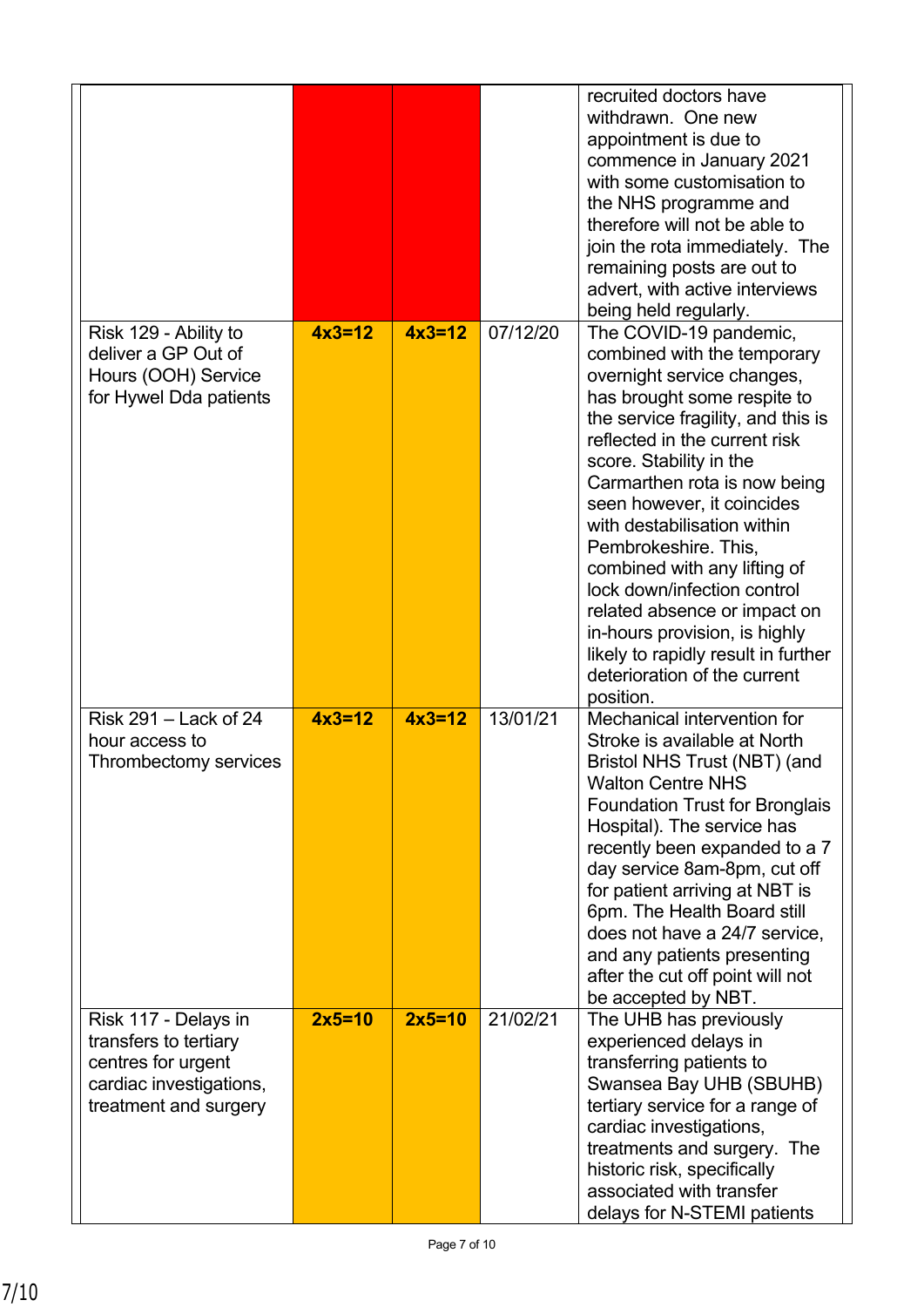|                                                                                                         |          |          |          | (NICE: 'within 72 hours'),<br>reduced on development of<br>the NSTEMI Treat &<br>Repatriate service. The risk is<br>further reduced given a<br>reduced level of demand<br>(reduced acute hospital<br>presentation, reduced referrals<br>from Primary Care, reduced<br>Cardiology Outpatient activity)<br>on account of COVID-19. The<br><b>Cardiology Service has</b><br>identified 'reduced patient<br>presentation/Primary Care<br>referral' and 'reduced<br>Cardiology Outpatient activity'<br>as two separate risks to<br>manage this change. |
|---------------------------------------------------------------------------------------------------------|----------|----------|----------|---------------------------------------------------------------------------------------------------------------------------------------------------------------------------------------------------------------------------------------------------------------------------------------------------------------------------------------------------------------------------------------------------------------------------------------------------------------------------------------------------------------------------------------------------|
| Risk 634 - Overnight<br>theatre provision in<br><b>Bronglais General</b><br>Hospital (BGH)              | $2x5=10$ | $2x5=10$ | 11/01/21 | Resolution of the process to<br>remove compensatory rest<br>days was paused during the<br>COVID-19. A single item<br>agenda Operational Quality,<br>Safety and Experience Sub-<br>Committee is now scheduled<br>for 28 <sup>th</sup> January 2021 to<br>review the risk assessment.<br>Following this, the hearing<br>conclusion can be finalised<br>and issued.                                                                                                                                                                                  |
| Risk 853 - Risk that<br>Hywel Dda's response<br>to COVID-19 will be<br>insufficient to manage<br>demand | $1x5=5$  | $1x5=5$  | 14/01/21 | This risk reflects that the<br>Health Board would not be<br>able to manage an increase in<br>demand in terms of bed<br>space, workforce and<br>equipment/consumables and<br>to reflect the potential quality<br>and safety impacts. This risk is<br>within the Health Board risk<br>tolerance as based on<br>estimated COVID-19 demand<br>and the planning undertaken<br>to respond to COVID-19. The<br>likelihood of this risk has been<br>reduced from 3 to 1.                                                                                  |

### **Argymhelliad / Recommendation**

The Committee is asked to seek assurance that:

- All identified controls are in place and working effectively.
- All planned actions will be implemented within stated timescales and will reduce the risk further and/or mitigate the impact, if the risk materialises.
- Challenge where assurances are inadequate.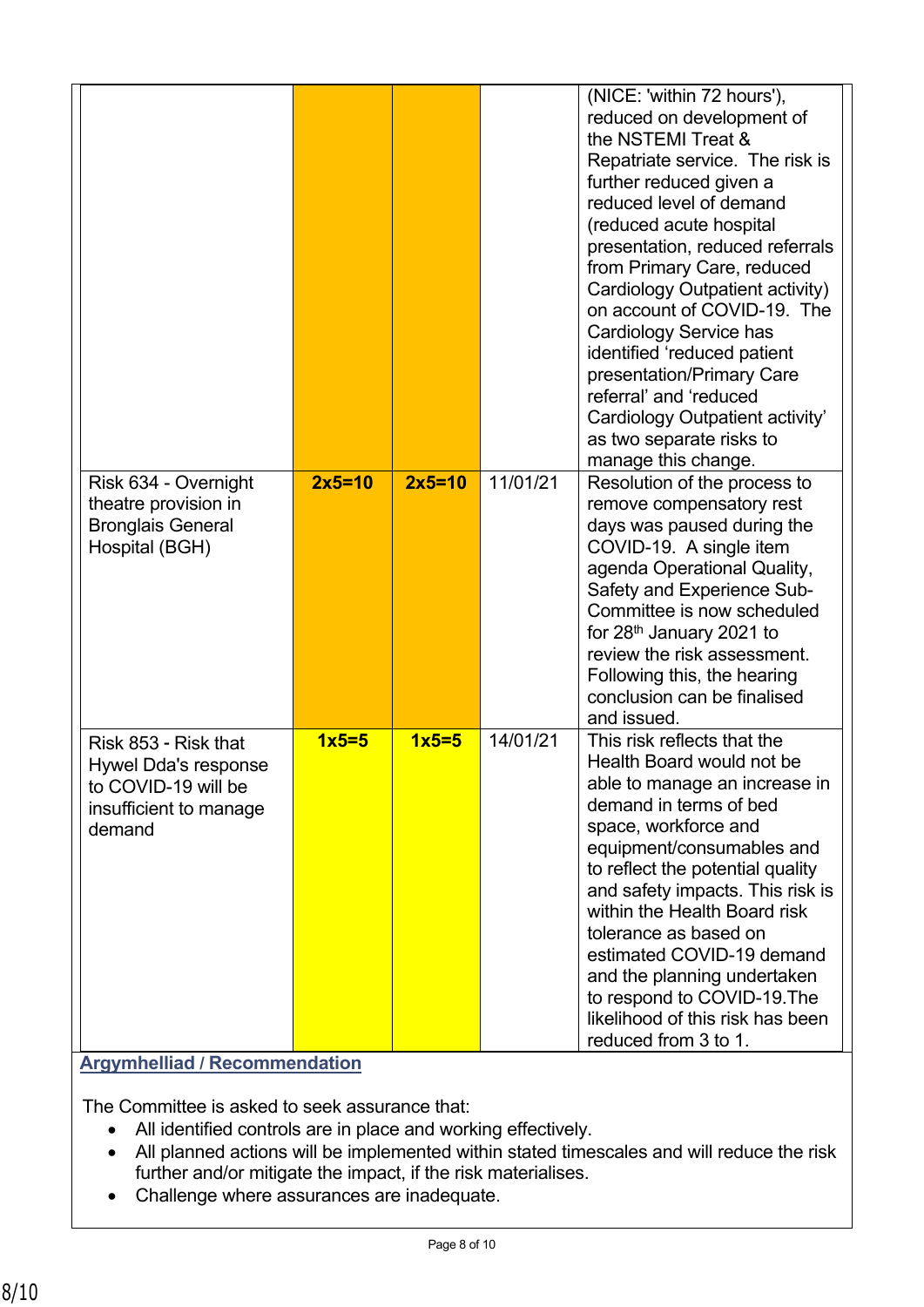This in turn will enable the Committee to provide the necessary assurance to the Board, through its Committee Update Report, that the UHB is managing these risks effectively.

| Amcanion: (rhaid cwblhau)<br>Objectives: (must be completed)                                     |                                                                                                                                                                                                                                                                                                                                                                            |
|--------------------------------------------------------------------------------------------------|----------------------------------------------------------------------------------------------------------------------------------------------------------------------------------------------------------------------------------------------------------------------------------------------------------------------------------------------------------------------------|
| <b>Committee ToR Reference:</b><br>Cyfeirnod Cylch Gorchwyl y Pwyllgor:                          | 5.2 Seek assurance on the management of<br>principal risks within the Board Assurance<br>Framework (BAF) and Corporate Risk Register<br>(CRR) allocated to the Committee and provide<br>assurance to the Board that risks are being<br>managed effectively and report any areas of<br>significant concern e.g. where risk tolerance is<br>exceeded, lack of timely action. |
| Cyfeirnod Cofrestr Risg Datix a Sgôr<br>Cyfredol:<br>Datix Risk Register Reference and<br>Score: | Contained in report                                                                                                                                                                                                                                                                                                                                                        |
| Safon(au) Gofal ac lechyd:<br>Health and Care Standard(s):                                       | Governance, Leadership and Accountability                                                                                                                                                                                                                                                                                                                                  |

| <b>Effaith/Impact:</b>                                         |                                                                                                                   |
|----------------------------------------------------------------|-------------------------------------------------------------------------------------------------------------------|
| <b>Ariannol / Financial:</b>                                   | No direct impacts from report, however, proactive risk                                                            |
| <b>Ansawdd / Patient Care:</b><br><b>Gweithlu / Workforce:</b> | management including learning from incidents and events<br>contributes towards reducing/eliminating recurrence of |
| <b>Risg / Risk:</b>                                            | risk materialising and mitigates against any possible legal                                                       |
| <b>Cyfreithiol / Legal:</b><br><b>Enw Da / Reputational:</b>   | claim with a financial impact.                                                                                    |
| <b>Gyfrinachedd / Privacy:</b>                                 | Poor management of risks can lead to loss of stakeholder                                                          |
| <b>Cydraddoldeb / Equality:</b>                                | confidence. Organisations are expected to have effective<br>risk management systems in place and take steps to    |
|                                                                | reduce/mitigate risks.                                                                                            |